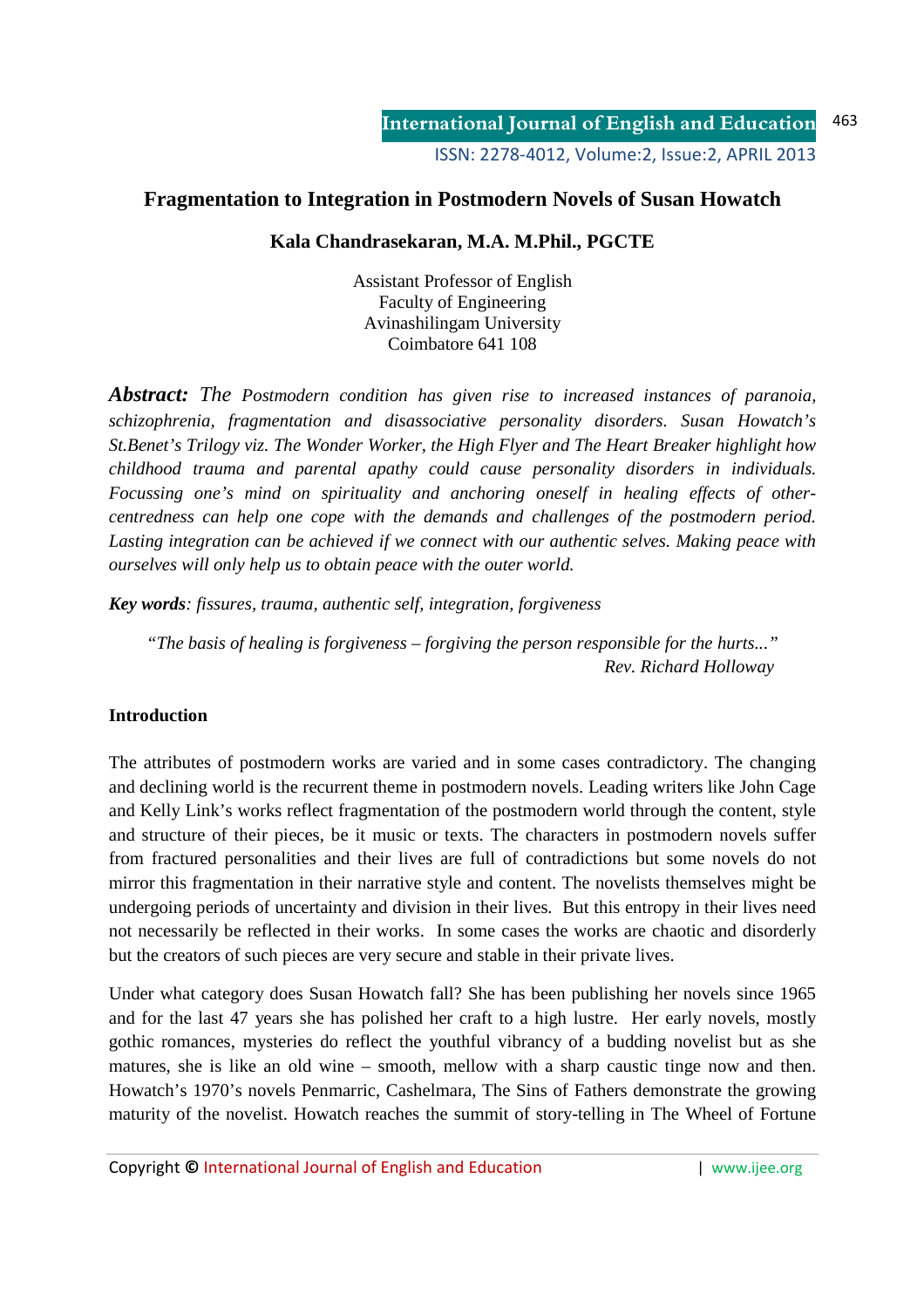where she marries the excellence of multiple narration with the intricate plot of the saga of a family torn by guilt, remorse and redemption.

While writing these family sagas, Howatch herself was going through a divorce, uprooting herself and her small daughter from the United States of America to England. (Meyers1998) Howatch's ecclesiastical novel series written in the eighties explore the need for an anchor in the rudderless lives of postmodern human beings.

Is it necessary for a writer to go through all the courses in the University of Life before she can become a mature writer? Is it not possible for a creative artist to explore and express the varieties of emotions without experiencing them in real life?

Do the modernist and postmodernist periods hold the right to fragmentation and fractured personalities? Is it the prerogative of the modern and postmodern period alone? Did the earlier periods not have souls who were tortured and crippled? Before Freud talked of the convolutions of a human mind, did human beings not suffer from mental illness or disorders? I believe they did, but they were not aware of the psychological implications of it. Previously they were known as being possessed by devil or by evil spirits. Only the terms used to describe them were different as knowledge of the human mind and its significant role in human lives were not known.

#### **Memory: Human Beings Vs Animals**

The main distinguishing feature between human beings and beasts is the ability to remember. As the animals live in the present, they have a life of simple happiness. On the other hand the sixthsensed humans have to live with the trauma of the past and the wishes and aspirations of the future. The efficient memory of individuals causes neurotic suffering to them. Neurotic disorders are the result of repressed wishes and unconscious memories. If the innate ability to integrate contradictory aspects and tendencies into a coherent whole is missing, then the character splits into different personalities. This is the safety valve used by the brain to shut out unwanted and undesirable memories. Such a life can lead to a chronic feeling of inner loneliness and emptiness. Affected people live in an unreal, illusionary world compartmentalizing unwanted trauma of earlier memories. In cognitive psychology it is known as 'context dependence of memory'. (Anderson, J. R. 1983)

#### **Fragmentation - Definition**

According to Webster's Collegiate Dictionary (2002) fragmentation can be defined as 1.'Separated into parts' 2. 'Incomplete'. What could cause this fragmentation in personalities? The root cause could be a traumatic past with lack of parental empathy and maltreatment or if one is brought up in a dysfunctional family by a strict authoritarian figure.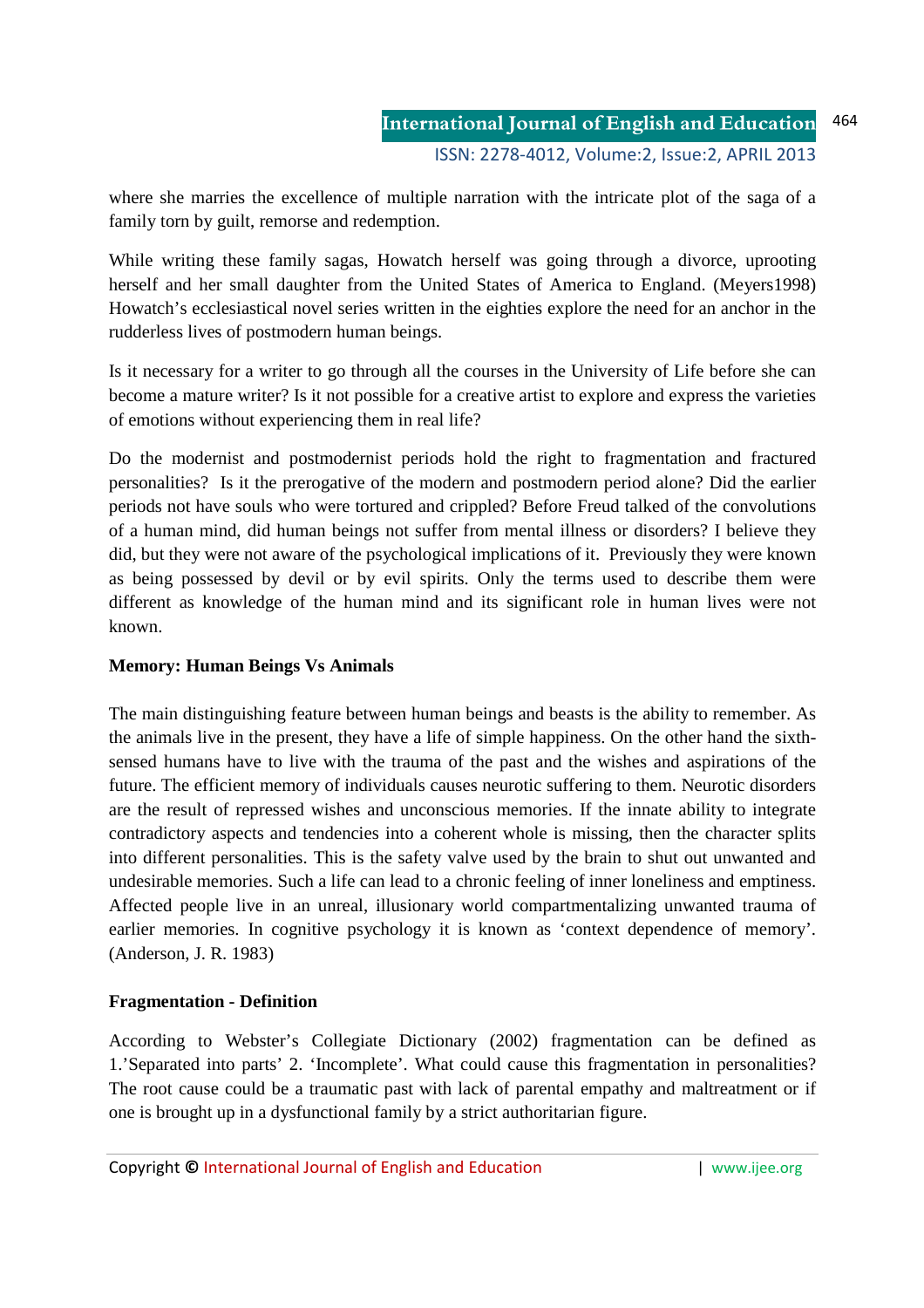**International Journal of English and Education** ISSN: 2278-4012, Volume:2, Issue:2, APRIL 2013 465

The postmodern society itself is fragmented and episodic in nature – the result of breakdown of family and community structure – pluralistic, mobile society where bonds between people are ephemeral; there are many adults without a sense of security in relationships. There are no preformed identity patterns or common worldviews. Human lives are far more random and lacking in cohesion. People with fragile egos and borderline dynamics are affected most as they need ideological and interpersonal stability. If there is no firm base, these individuals affect false selves.

People suffer from fractured selves and go through the tribulations of life before they identify their true selves and find harmony. They understand that life is not a Utopian dream but it could be a heterotopian world where one could live with countless worldviews but follow one's own heart.

The Postmodern individual is not a single dimensional figure with a single taste and a single idea and value but he is multivalent, multi-tasking with many facets to him. Multiple personalities are vying with each other in him.

## **Postmodern metaphor and cinematic Detachment**

Jean Baudrillard in his America (1988) associates postmodern America's national derealization with film. Baudrillard states that "it is not the least of America's charms that even outside the movie theatres the whole country is cinematic. The desert you pass is like the set of a western, the city a screen of signs and formulas" (Constable 2004, pg. 44)"It is this sense of reality that has been completely pervaded by cinema, resulting in the apprehension of reality as film which is one of the key metaphors of the postmodern." (Constable 2004 pg.44)

Frederic Jameson in Postmodernism, Or, the Cultural Logic of Late Capitalism', says the "sense of being condemned to the perpetual present [as being] emblematic of the postmodern condition" (2005 pg. 48)

Some of the postmodern individuals live in an illusory world far away from the world of reality. They delude themselves thinking that the world they live in is constant. They live in the surface without depth. This world of simulacra and hyperreality (Baudrillard 1994) appears so real that their personalities are fractured. The inferno of emotions leads to poetics of depersonalisation and alterity. There is a hellish sense of split self subject to existential insecurity in them. The subjects who have this ailment suffer from a disconnect not only from the exterior world but also from itself. Their mind becomes a wasteland with a heightened trepidation with regard to identity.

Postmodernists may call 'identity' itself as a social and cultural construct. They are threatened by 'dilemmas of the self'. (Giddens, 1991) Then what happens to this shattered sense of identity when the human subject becomes depersonalised or estranged from its sense of self?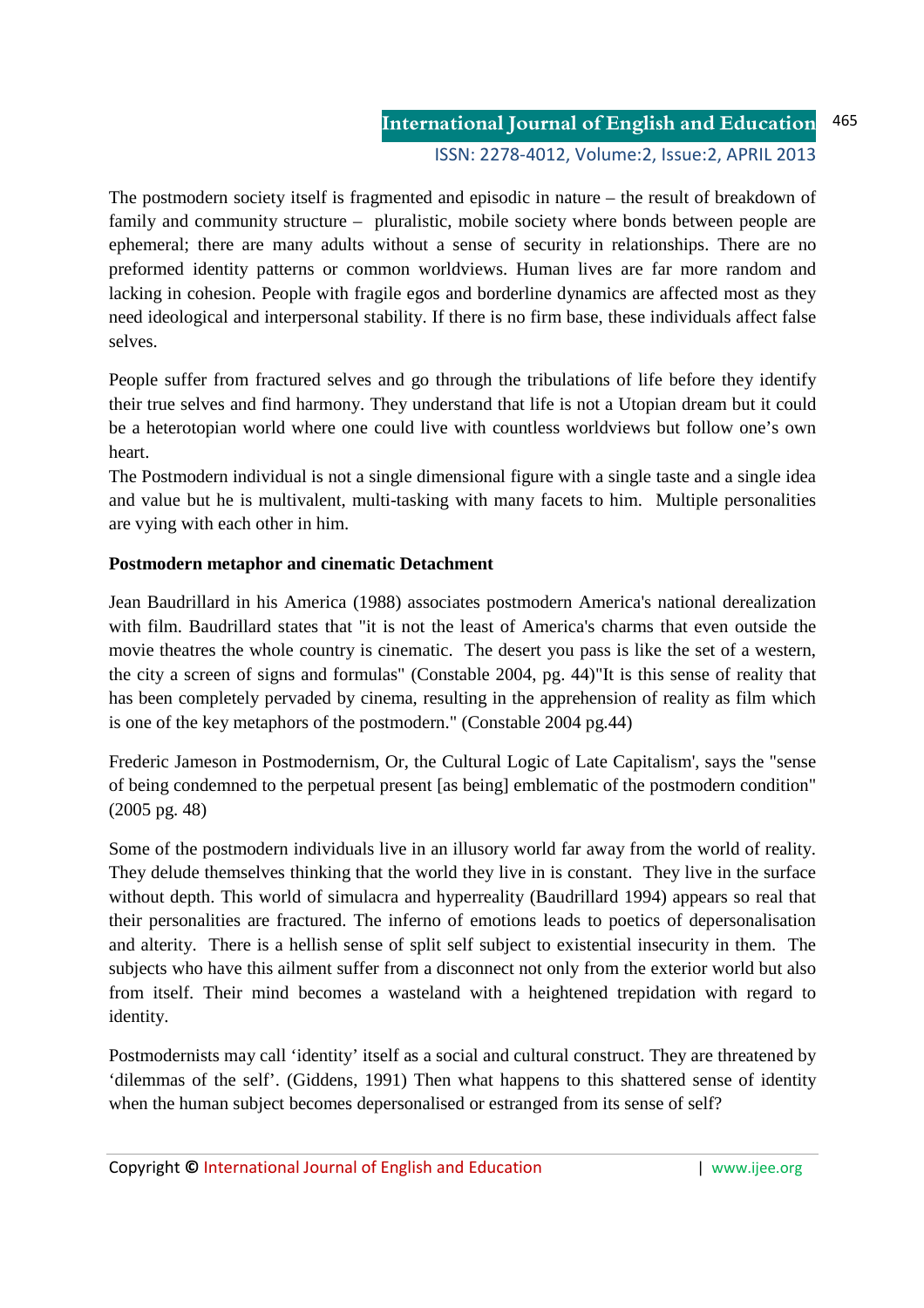Individuals become mere spectators of their own lives during moments of heightened stress. They unconsciously practice what T S Eliot refers to as 'Objective Correlative', (Eliot 1920) an estrangement from their selves while experiencing intolerable tragic pains in life. Perhaps this distancing from the self is required for the subject to bear this irreparable loss and to survive their tortured lives. As Simeon and Abugel quote for these depersonalized selves Milton's words 'The mind is in its own place', 'ring true with profound insight.'(2006 pg.5)

A diagnostic reading of Susan Howatch's trilogy reveals a close relationship between postmodern cultural and critical theory with the psychiatric disorder, emotional vacuity and spiritual bankruptcy of the characters.

## **The Wonder Worker**

In the first novel of the trilogy, The Wonder Worker, Alice Fletcher and Francie start with disintegrated personalities. Alice is obese using food as an anesthetic to escape from the selfhatred she suffers from. Alice Fletcher brought up by her rational aunt, is shy, bored and when she finds herself during lunch hour in St.Benet's Healing Centre, hardly foresees she would be drawn into the vortex of the mysterious, irrational world of Healing. The inhabitants of the Healing Centre are themselves waging a constant moral battle while they try to help others survive the maelstrom of modern life.

Francie is in an imaginary world of her own, disillusioned with her husband's frequent travels on business and her two sons leaving the nest empty. She is faced with midlife crisis looking for some excitement. Francie is exorcised by Nicholas Darrow to drive out the evil spirits residing in her. Alice Fletcher's soothing presence, acts as a balm on disturbed souls. She is healed of her urge to eat while she heals the obstinacy and cynicism of Father Lewis. She also heals the arrogance in Nick Darrow.

**There are three people who are on the edge of breakdown in The Wonder Worker.** They are Nicholas Darrow, when he was assaulted by self-realization, Francie under the euphoria of infatuation with Darrow and Stacy who committed suicide when he was accosted by Nicholas' wife.

Nicholas Darrow in his desire to 'fix things' and to anaesthetize himself from facing the collapse of his marriage to Rosalind, calls Francie to come to Westminster Abbey for evening service so that he can convince her that her infatuation with Darrow was futile as he very much wanted to remain married to his wife. Darrow felt himself omnipotent ready to handle any problems when he himself was wrought with obsession. As Rosalind describes Darrow is 'a power-junkie hooked on deliverance, crisis-addict mainlining on salvation.' (WW pg.233) When Francie arrived he immediately 'was sure she wasn't unbalanced merely in the area of her life which related to me. The euphoria made me start thinking again of manic-depressive psychosis. Or if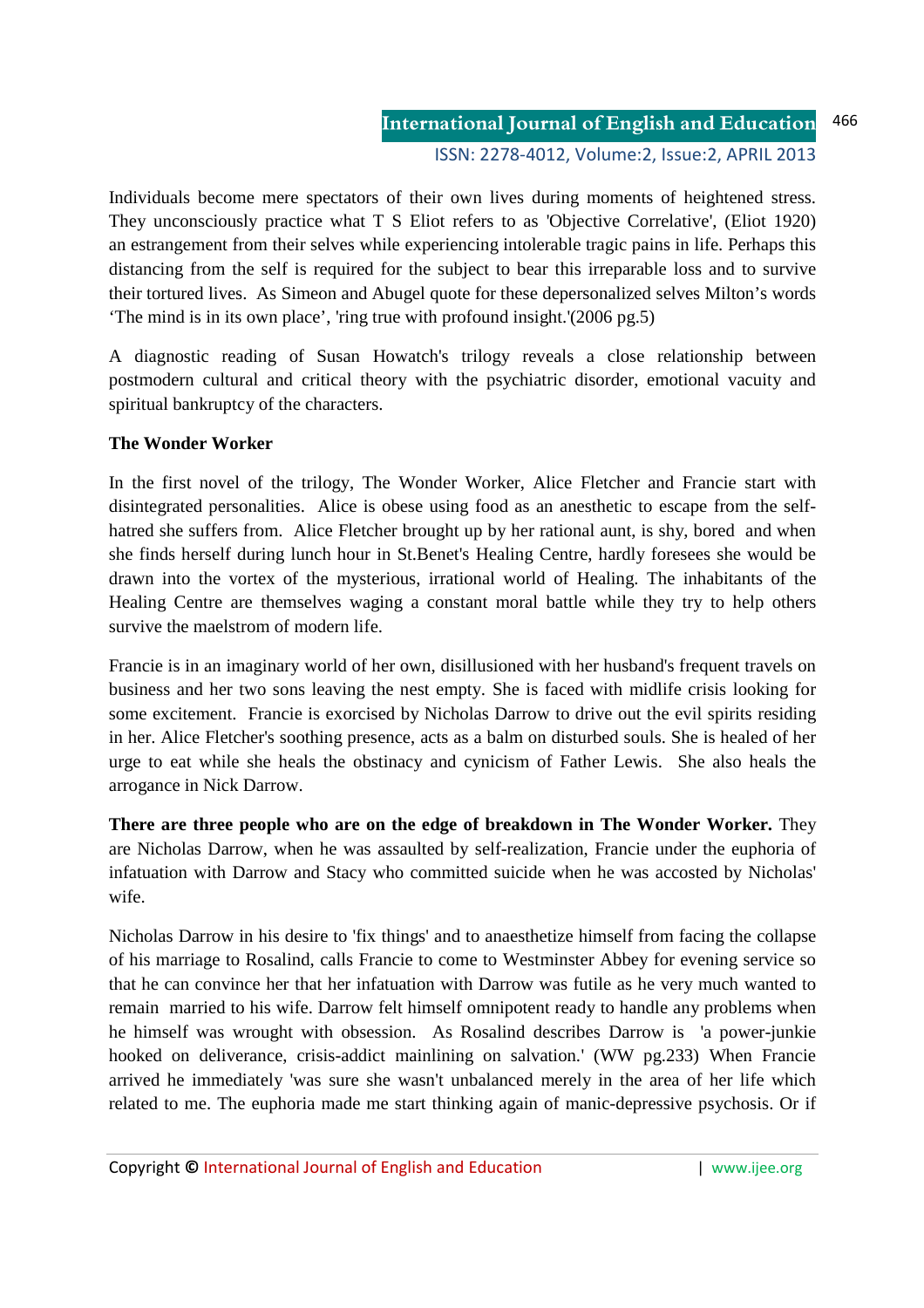she was completely out of touch with reality, maybe I was seeing some form of paranoid schizophrenia' (WW pg 399)

 Francie told Nicholas that Rosalind had confessed to her how Nicholas had to hypnotize her to get 'some decent sex.' Nicholas realized his marriage had collapsed not because of his wife's adultery or due to the 'mud-slinging rows' but his wife had told this 'deeply disturbed woman' details which should have been revealed only to a professional. This was the final nail in the coffin of their marriage. When he saw 'how shallow she (Rosalind) was, how unreliable, how utterly lacking in intergrity', it was like looking into a mirror. It appeared strange that he derived security from a woman 'who could offer no security at all.' Darrow' had been obsessed with an image\_\_\_\_how typical of the 1980s preoccupation with "style"!'(WW pg 399)

When he looked at Francie, 'in Francie's shining eyes I finally saw my own insanity reflected.' (WW pg.410) This was a moment of revelation.

'The earthquake roared again, the ground breaking open with a volley of whiplash cracks, and at my feet I saw the abyss open up to reveal the unspeakable, indescribable darkness churning below.' (WW pg.404) At last he had seen the 'unreasonable demands, the violent pursuit, the mental and physical oppression' he had inflicted on his wife. Nicholas had been doing what he had been sermonizing against! All along Nicholas was self-centred, running away from the duties of a husband and a father while serving society under the guise of a priest.

Lewis warns Alice about not being blinded by illusions of Nocholas' love 'Nicholas is so destablised at present that he's taken to throwing common sense to the winds.'(WW pg.524)

Stacy too was dejected and wanted to lash out at the world by his terrible 'act of rejection' (WW pg.467) - suicide. Stacy's basic problems were 'the homesickness, the alienation, the concern about his job, the worry that he might be letting Nicholas down, the difficulty about finding a steady girlfriend.' (WW pg.467) 'He was just hung up and horribly depressed' (WW pg.468)

Rejection by both the parents in infancy in Alice Fletcher's case, intellectual and spiritual arrogance of Nicholas Darrow and Stacy's obsession with his sisters were the determinants for their fragmentation.

# **The High Flyer**

In High Flyer, Carter Graham has a life plan according to which she has to have an enviable job, an apartment in a high-rise and she should marry a handsome, financial bigwig all before she is thirty five! She achieves all this but soon her dream marriage turns into a nightmare with her husband being associated with Elizabeth Mayfield. The sinister Mayfield has a malign influence on people who cross her path. When Carter comes in direct contact with Elizabeth Mayfield, she experiences the hell of a stranger invading her psyche, and confesses to Eric Tucker 'My mind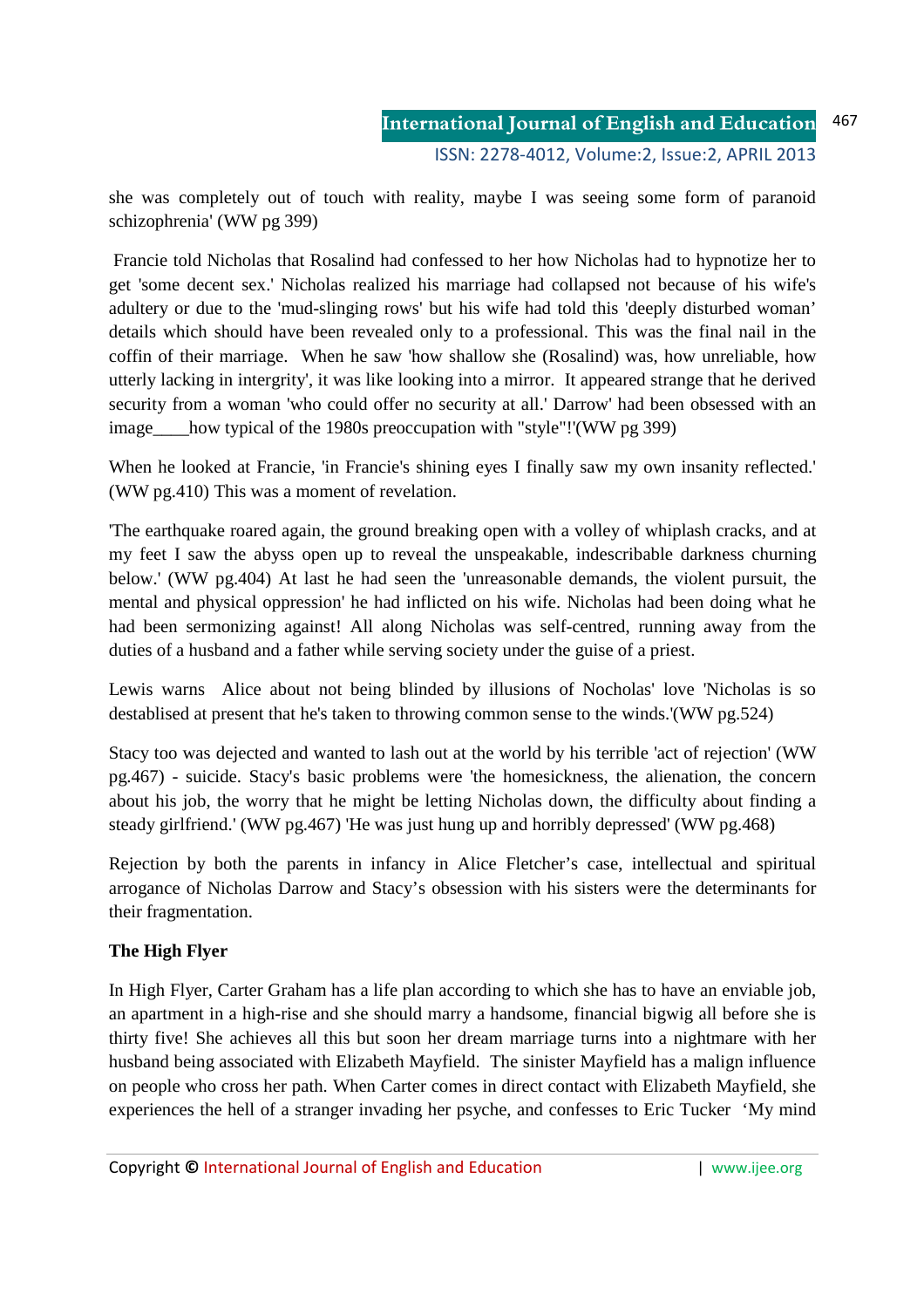has been hacked.' Mayfield has implanted the virus in Carter's mind that she would throw herself down from her  $34<sup>th</sup>$  floor balcony. (HF pg.197)

What kind of hold does she have on her husband Kim? Carter realizes Kim is not only lying about his past but about his present as well and she has to contend with a web of deceit, corruption and lies. Carter is in a labyrinth of uncertainty when Betz is economical with truth. How much of what Kim says is true? How dependent is he on Mrs.Mayfield?

Kim remains a fragmented personality with Mayfield wielding too sinister an influence on him and he is not able to find his true personality. He is doomed by disintegration to self-destruction. Kim Betz lives a lie. His personality has fissures which are smoothed over most of the times but the fissures are more pronounced other times. Then the split personality takes over. When he feels whole, fully integrated, he is like a dolphin. When his personality is in discord, he is like a shark.

When he commits suicide, Carter has to unravel the answers herself. She comes close to collapse, nervous breakdown trying to find the reasons. She is enfolded in a blanket of unconditional love, understanding and patience by the St.Benet's team. She also understands that reason and logic cannot answer her queries and that some things are beyond explanation.

 "The difference between a crime of evil and a crime of illness is the difference between a sin and a symptom." (Gladwell, 2010) So was Kim evil or just suffering from illness? Carter finds her right mate in Eric Tucker and also learns that she has been punishing herself with a tough life just to pay back her parents. She turns her back on her high flying career and finds satisfaction and a rewarding life fundraising for the Healing Centre. Kim remains a benign presence in her mind and an important part of her past.

# **The Heartbreaker**

We have Gavin Blake a classic example of a person whose personality is fragmented. He is tortured by low self esteem and crippled by self-doubts that he thinks Elizabeth Mayfield is the only woman who loves him and believes in him. When she picks him up from the gutters and makes him a successful 'leisure worker' catering to London's business bigwigs, he thinks he is truly doing a social service supplying to the needs of the gay. He provides essential relaxation to stressed out city guys and they pay him megabucks for the service. He is an upmarket leisure worker. Elizabeth Mayfield convinces Gavin Blake who is a heterosexual that there is plenty of money, power and panache in being a gay prostitute. Gavin Blake ran away from home after his brother Hugo died because he thought that his parents wished it was him who had died instead of Hugo who was gregarious, good in sports, charming and social. He felt he was a waste, useless and not wanted by anybody. He creates a false self to block off the pains of childhood. He was not good at escort work as he could not bear to see women being pathetic. But while servicing men he did not consider them as persons but loads of meat or flesh. He does not realize that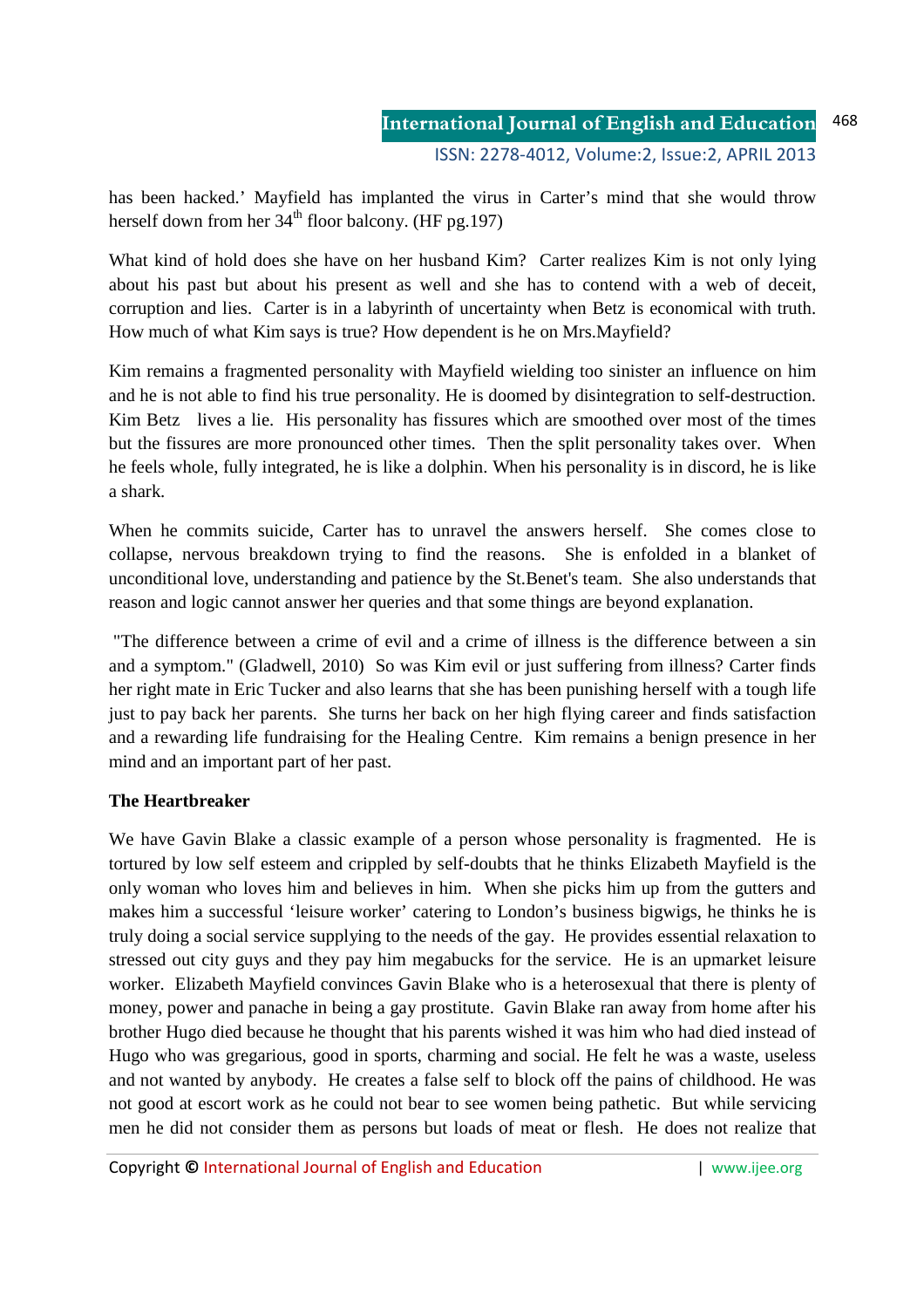#### **International Journal of English and Education** ISSN: 2278-4012, Volume:2, Issue:2, APRIL 2013 469

many men fall for him, making fools of themselves and that he breaks hearts and damages lives. Gavin Blake wantonly courts this unreal life to anesthetize his true pains. He uses opera to anesthetize his mind. "Isn't it weird the tricks your mind can play when you're stressed almost out of your skull?" (HB p.282)

To relieve the unbearable stress Gavin Blake resorts to self-inflicted injuries. (HB pg.352) There is no true emotional interaction between him and his clients. Blake is in deep denial about his life of a prostitute. His clients are just flesh to be satisfied for money. That is why he gives each one of his clients a nick name. (eg. Chicky Dicky, Mr.Moneybags, Iowa Jerry and Mr.Charisma). Even though the profession he has chosen to make megabucks involves constant physical contact, there is no real emotional connect. The only person who penetrates this barrier is Richard Slaney who shows Blake a window to another world which he inhabited earlier.

It is ironical that while living the life of a prostitute like Blake does not get genuine touch - care share contacts. Gavin becomes a social recluse when he has a nervous breakdown. Gavin's fragile self-esteem is exploited by his manager Elizabeth Mayfield and she uses him for enhancing her bank balance in addition to satisfying her desire for the dominatrix game. Elizabeth Mayfield gets her high through wielding power. She has psychic powers but she uses them for wrong purposes, to dominate other people. Blake already low on self-esteem and riddled with self-doubts, falls a victim in her hands. He is a mere pawn in the checkerboard of a dominatrix game she plays with Asherton. He is just an animal with no thoughts or ideas of his own. His job is to do as he is told. After an encounter with Asherton he says, "I'm left feeling shit-scared and subhuman, like a circus animal who's messed up a trick in the ring and can think of nothing but the trainer with the whip.' (HB pg.64)

He recalls that the only time he felt '.so unified, so all-of-a-piece' (HB pg.19) was when he went sailing with Richard down the Solent towards the Needles. He captures the lost paradise of his childhood past. A chance connect with Carta Graham makes him long to establish contact with his lost world. They are destined for a long, profound spiritual journey which heals both of them. Gavin Blake takes a long time to come out of his nervous breakdown and to come to terms with his dubious past. The St.Benet's team treats him with respect and dignity and helps him become his true self.

#### **Establishing Emotional Connect**

The postmodern age is ephemeral. The books, films, artifacts and architecture are fragmented. As literature is the mirror of life, the people of the postmodern age are also full of conflicts and contradictions. The scourge of alienation, isolation and disconnectedness in society is far bigger during the late 20th and early 21st century. When posed with life's real challenges like pain, loss, heartbreak, insecurity, anger, the youngster's minds are not equipped to deal with it. Emotional buffers are shrinking and there is no intellectual sharing of vulnerabilities. Touch, tears and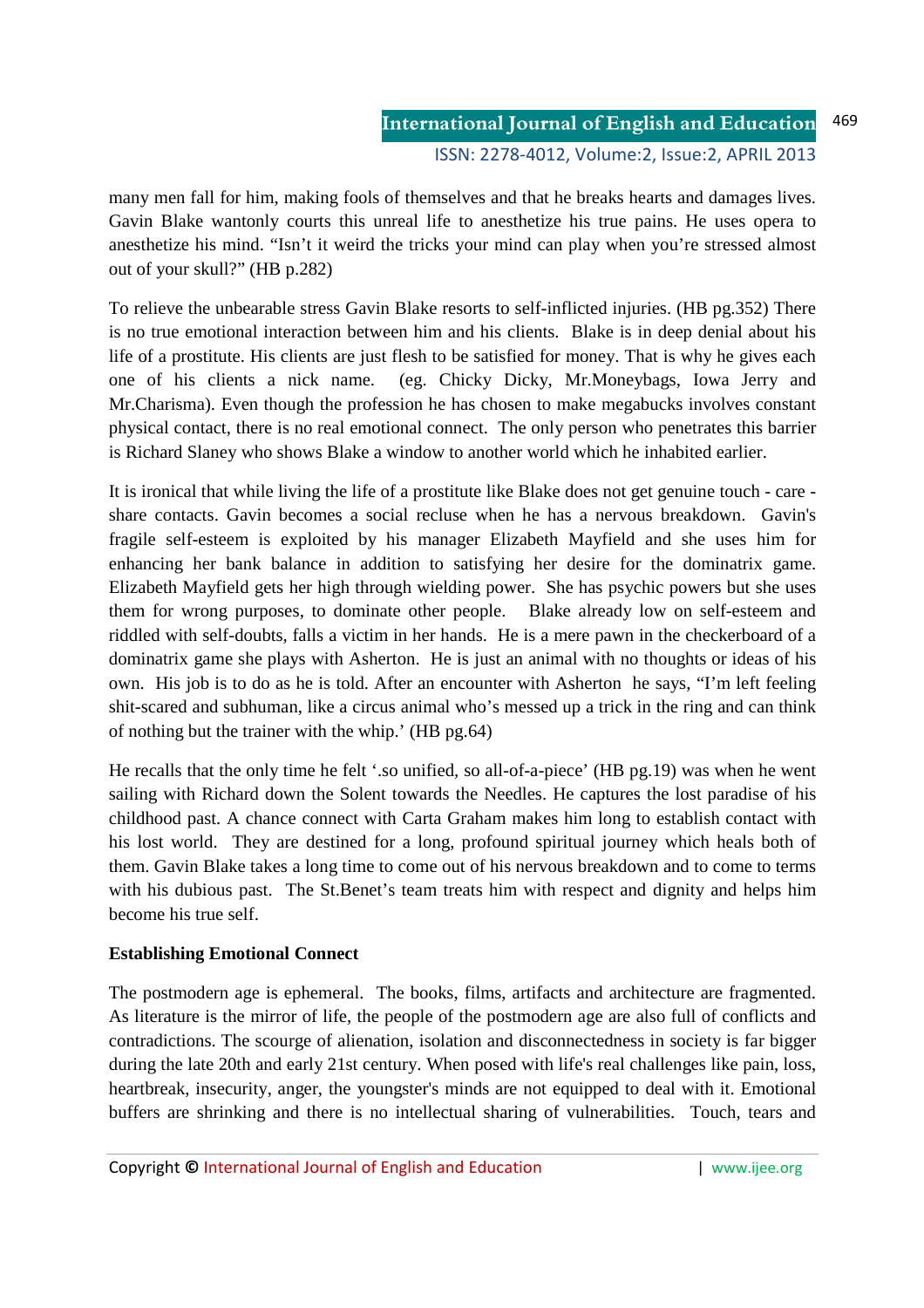**International Journal of English and Education** ISSN: 2278-4012, Volume:2, Issue:2, APRIL 2013 470

feelings are ways of sharing emotional contact time and as this is in short supply, emotional energy of the youth gets manifested and released in violence. Their troubled minds close their doors against anything positive.

Howatch with her wonderful grasp of the human psyche writes of the spiritual and moral struggles of her characters with psychological sophistication. Her novels reiterate the words of Dalai Lama "We can never obtain peace in the outer world until we make peace with ourselves." (TOI, pg.10) Immersing oneself in spirituality would lead to the road to integration.

## **Conclusion**

Howatch presents the modern day illnesses of depression, obesity, anorexia, nervous breakdown suffered by her characters and how Christianity and the Church help them to integrate their personalities. How's the Church relevant to the postmodern times and the contemporary reader? Corrosion of Character can be avoided if one acknowledges ones responsibilities and obligations, roots oneself in spirituality.

People who have been physically and mentally abused have warped relationships. Howatch herself went through a period of 'trying to hold my divided self together'. (Myers 1998) Hence Howatch succeeds in peopling her novels with characters who have many personalities uncomfortably sharing one hapless body. The team in St.Benet's help the divided selves to find their authentic selves.

The St.Benet's team has a solution for integration from fragmentation. The key determinant is forgiving those who cause the damage. The quality of mercy can be achieved by 'centring the mind in times of prayer.' Or in psychological jargon it is 'No urge to self-destruct can withstand the power of the drive to integration when the drive is properly channeled.' (HF pg.251)

# **References:**

Anderson, J. R. (1983). A Spreading Activation Theory of Memory. *Journal of Verbal Learning and Verbal Behavior*, *22*, 261–295. Baudrilard, Jean (1994) Simulacra. The University of Michigan Press

Constable**,** Catherine(2008**)** Adapting Philosophy: Jean Baudrillard and "The Matrix Trilogy" [Paperback] Manchester University Press, pg.44 Dalai Lama Times of India dated 14.1.2013 pg. 10

Eliot, T.S. (1921) The Sacred Wood-Hamlet and His Problems http://www.bartleby.com/200/sw11.html

Jameson, Frederic (1990) Postmodernism or The Cultural Logic of Late Capitalism, Duke University Press, pg.48

Gladwell, Malcolm (2010) What the Dog Saw, chapter 'Something Borrowed' Penguin (pg. 226)